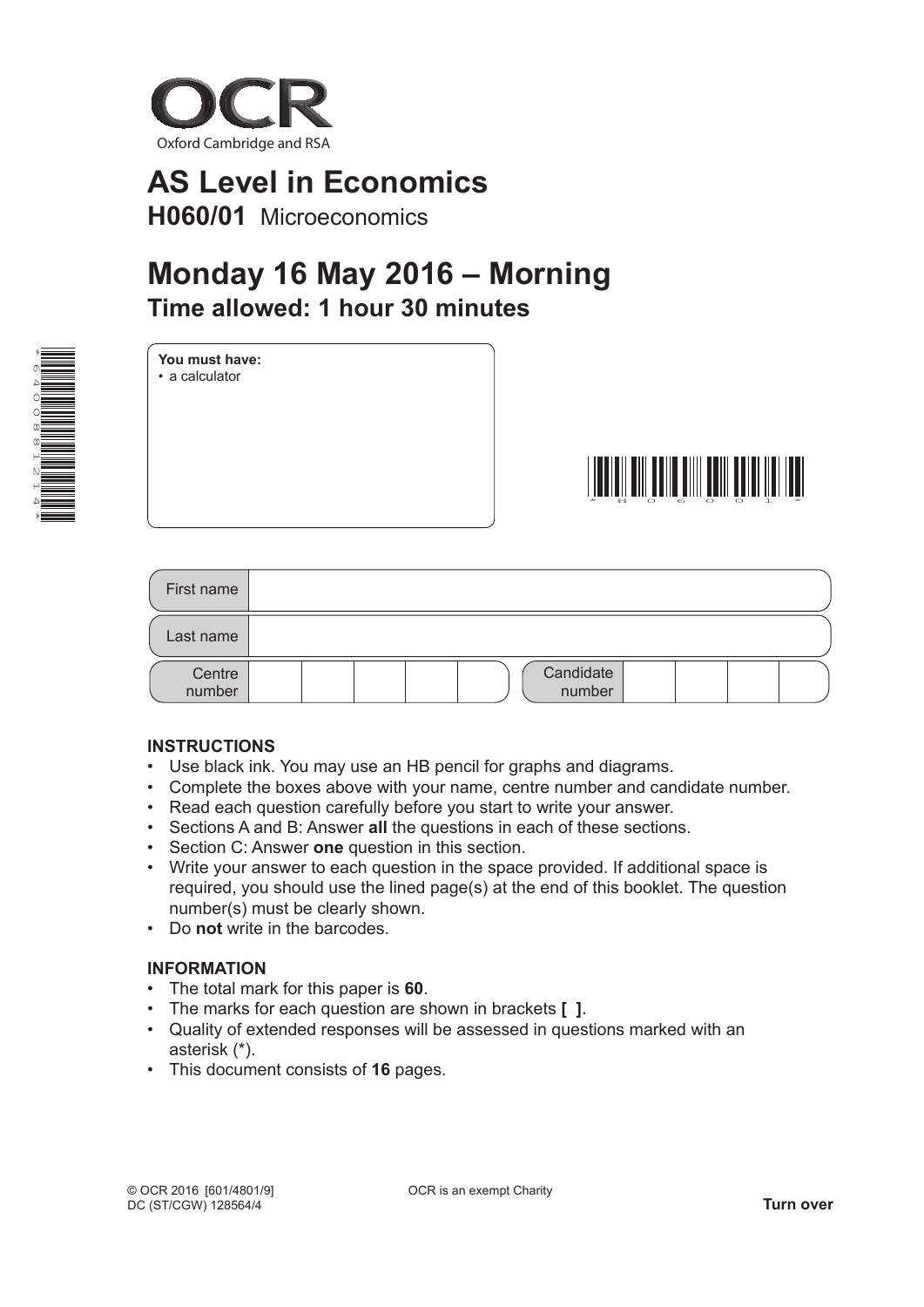#### **Section A**

Answer **all** the questions in this section.

#### **Write your answer for each question in the box provided.**

- **1** Which of the following is an example of capital as a factor of production?
	- **A** airspace above an airport used by airlines
	- **B** cars used by a taxi firm in a city
	- **C** money used to set up a steel producing firm<br>**D** shares sold by an expanding insurance firm
	- shares sold by an expanding insurance firm

Your answer **[1]**

- **2** Which statement about total revenue is correct?
	- **A** It is always equal to total cost.
	- **B** It is always equivalent to profit.<br>**C** It is maximised when price elas
	- It is maximised when price elasticity of demand is inelastic.
	- **D** It is price multiplied by quantity sold.

Your answer **[1]**

- **3** Which of the following is an example of government failure?
	- **A** an increase in obesity caused by overconsumption of sugar
	- **B** a subsidy on sun cream which reduces the incidence of skin cancer
	- **c** government health warnings on cigarette packets which deter people from smoking
	- **D** government imposed rent controls which reduce the amount of rented accommodation available to the poor

Your answer **[1]**

- **4** What is the basic economic problem facing all societies?
	- **A** a divergence between social costs and private costs
	- **B** an unequal distribution of income<br>**C** unemployment of resources
	- **c** unemployment of resources
	- **D** unlimited wants and scarce resources

Your answer **[1]**

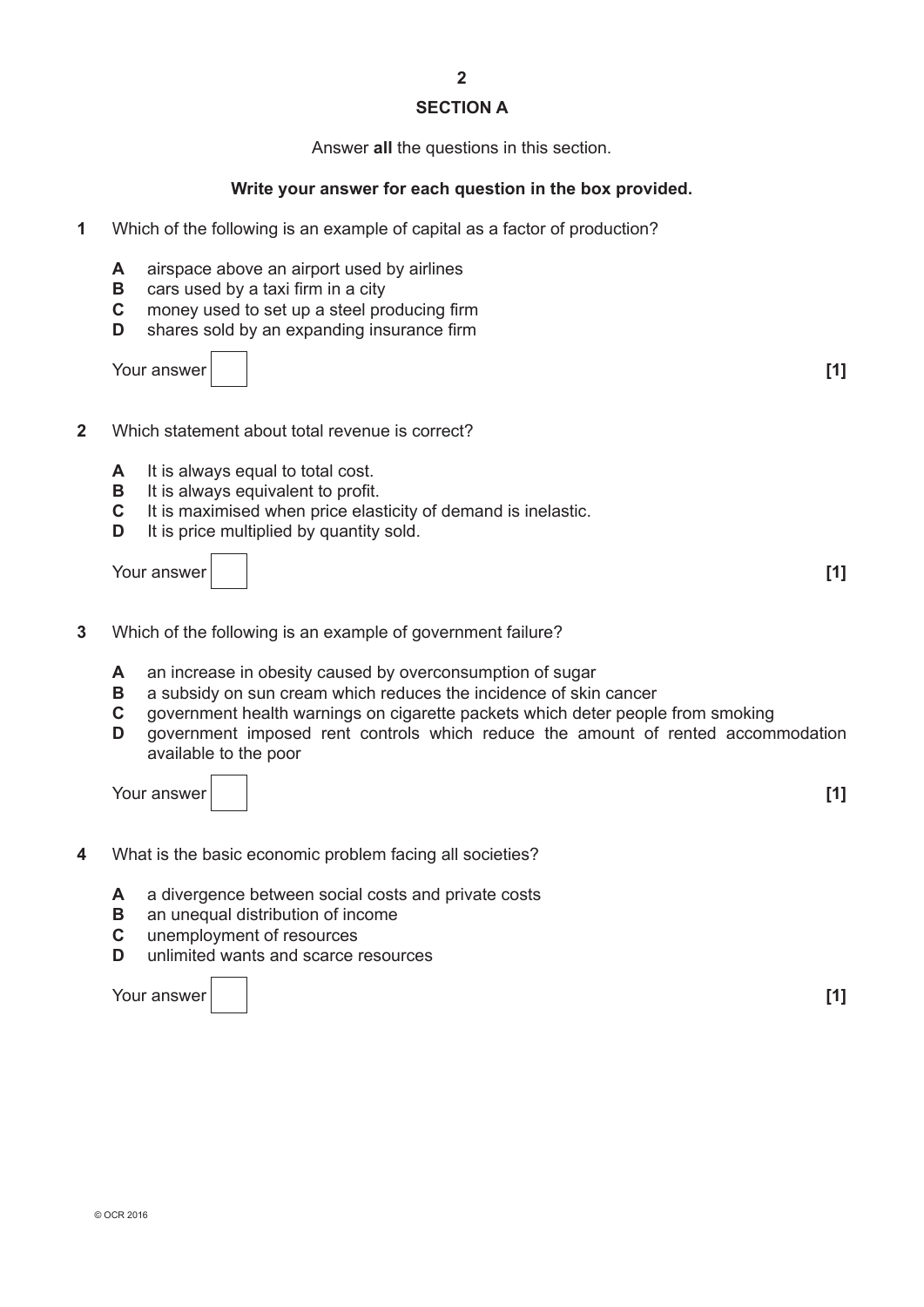- **5** In which situation is a market allocatively efficient?
	- **A** It is when consumer surplus equals producer surplus.
	- **B** It is when marginal social benefit equals marginal social cost.
	- **c** It is when there are both positive consumption externalities and positive production externalities.
	- **D** It is when the value of external benefits exceeds the value of external costs.

| [1] |
|-----|
|     |

- **6** Which type of demand best explains the relationship between the demand for new houses and the demand for bricklayers?
	- **A** competitive demand
	- **B** composite demand
	- **C** derived demand<br>**D** joint demand
	- **joint demand**

Your answer

| ۰, | ٦ |  |
|----|---|--|
|    |   |  |

**7** Product X has a price elasticity of demand (PED) of – 3.0. Product Y has a PED of – 0.2. Which combination of characteristics is correct?

|   | <b>Product X</b>  | <b>Product Y</b>  |
|---|-------------------|-------------------|
| A | luxury            | non-habit forming |
| в | many substitutes  | necessity         |
| C | necessity         | no substitutes    |
| D | non-habit forming | luxury            |

Your answer **[1]**

- 
- **8** A product has a cross elasticity of demand of 0.2 in relation to another product. What does this indicate?
	- **A** It is a close complement to another product.
	- **B** It is a distant complement to another product.
	- **C** It is a close substitute for another product.<br>**D** It is a distant substitute for another product
	- It is a distant substitute for another product.

Your answer **[1]**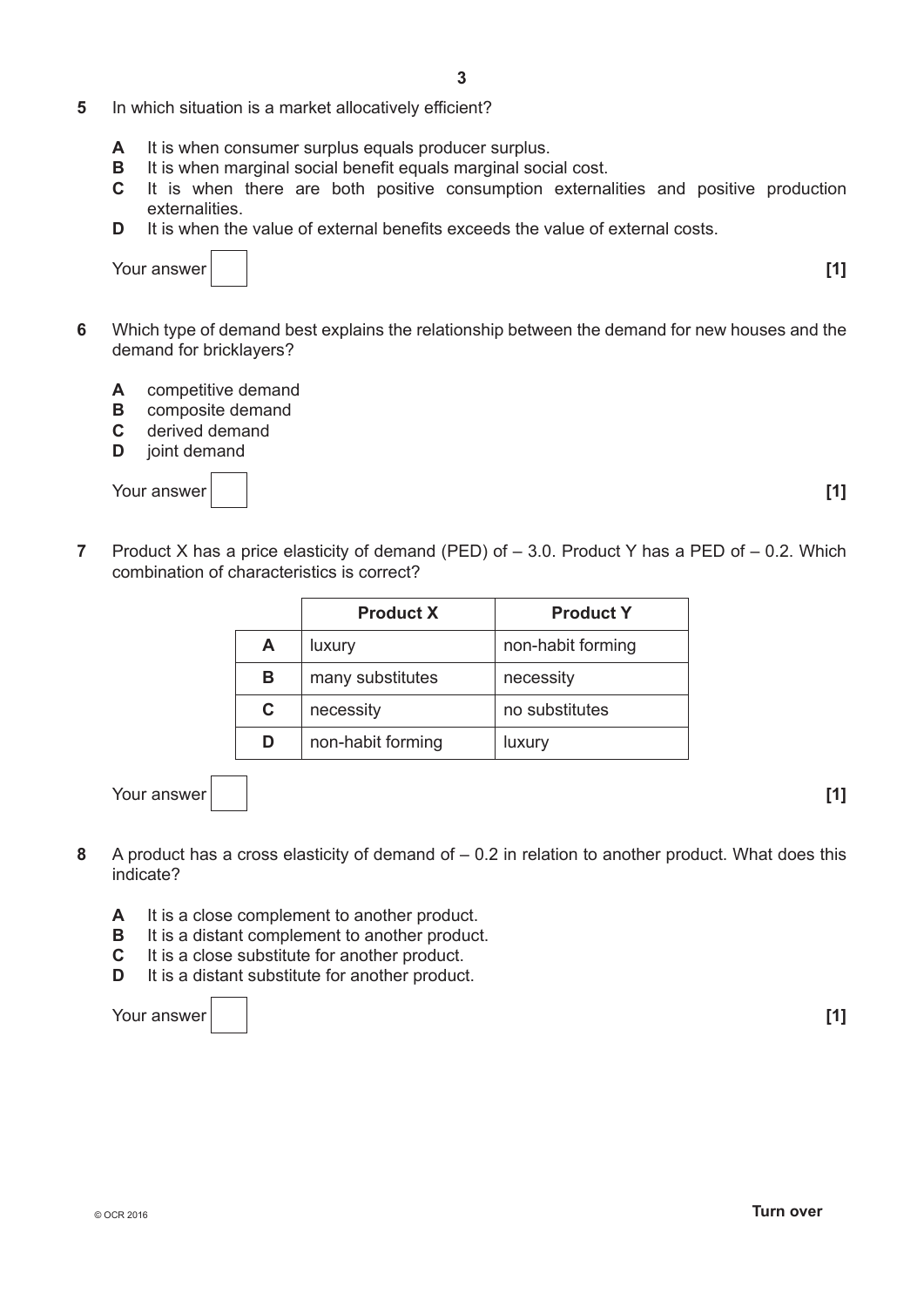- **9** What is **not** a function of the price mechanism in a market economy?
	- **A** to act as an incentive for supply to respond to changes in demand<br>**B** to ensure there is an even distribution of income
	- to ensure there is an even distribution of income
	- **C** to indicate changes in consumer tastes and preferences<br>**D** to ration scarce resources
	- to ration scarce resources

```
Your answer [1] [1]
```
**10** The production possibility curve for an economy producing capital and consumer goods is shown below.



Which production points are currently attainable?

- **A** W only
- **B**  $\times$  and Y only<br>**C**  $\times$  W, X and Y of
- **c** W, X and Y only<br>**D** W, X, Y and Z
- **D** W, X, Y and Z

Your answer **[1] [1] [1]**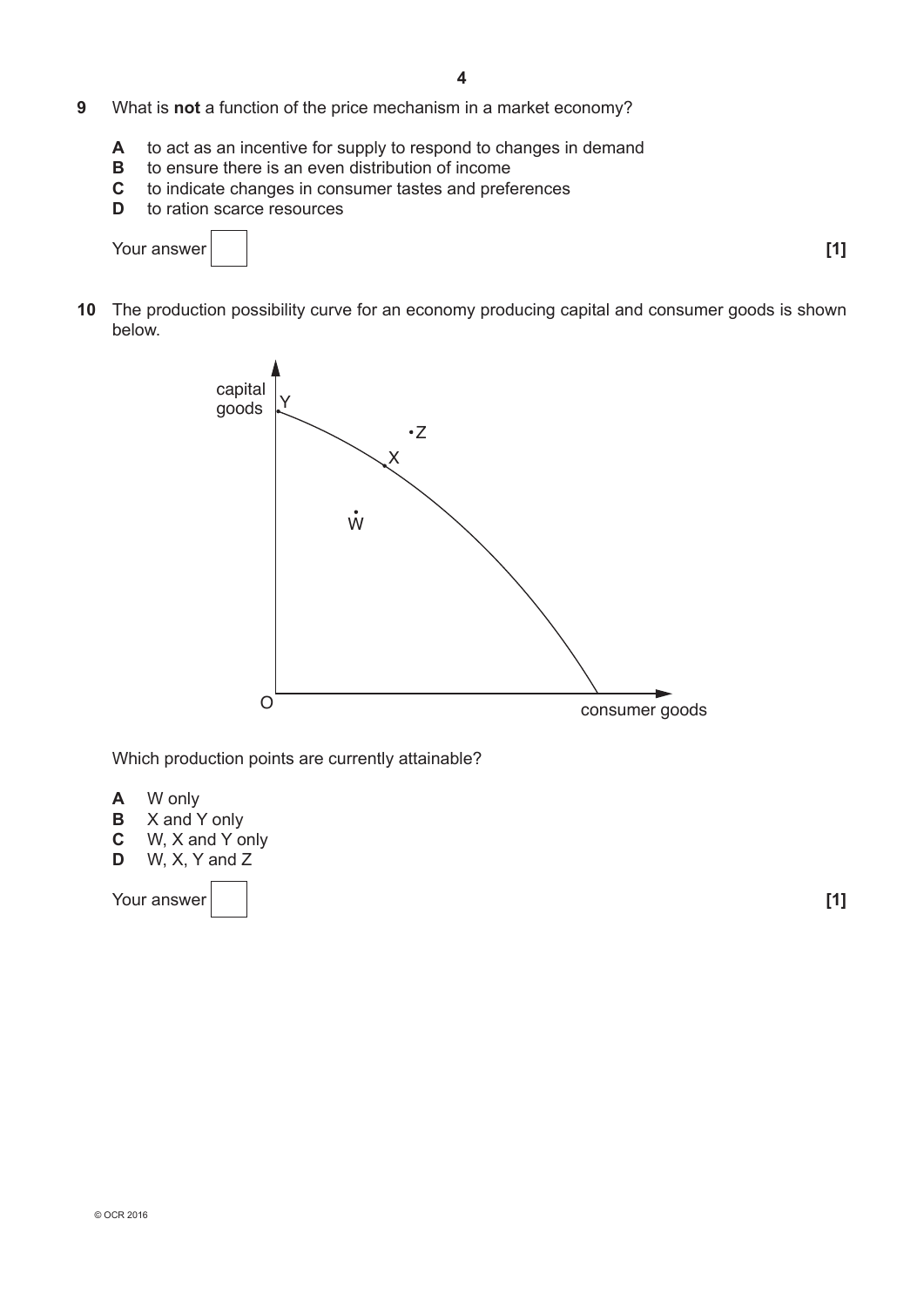**11** A competitive market experiences an equal decrease in demand and in supply. What effect will these changes have on equilibrium price and equilibrium quantity?

|   | <b>Equilibrium price</b> | <b>Equilibrium quantity</b> |
|---|--------------------------|-----------------------------|
| A | decrease                 | decrease                    |
| в | decrease                 | leave unchanged             |
| C | leave unchanged          | decrease                    |
| D | leave unchanged          | leave unchanged             |

Your answer **[1] [1] [1]** 

- 
- **12** A firm has total variable costs of £36000. Its average fixed cost is £6 and its average total cost is £9. What is the firm's total output?
	- **A** 2400
	- **B** 4000<br>**C** 6000
	- **c** 6000
	- **D** 12000

| Your answer | $\left[1\right]$ |
|-------------|------------------|
|-------------|------------------|

**13** Which of the following combination of statements about a public good is correct?

|    | <b>Statement 1</b>                                                            | <b>Statement 2</b>                                                            |
|----|-------------------------------------------------------------------------------|-------------------------------------------------------------------------------|
| A  | Consumption by one person does not<br>reduce the amount available for others. | They exist only in a planned economy.                                         |
| B  | Non-payers can act as free-riders.                                            | There is no opportunity cost involved in<br>their production.                 |
| C. | Non-payers can act as free-riders.                                            | Consumption by one person does not<br>reduce the amount available for others. |
|    | There is no opportunity cost involved in<br>their production.                 | They exist only in a planned economy.                                         |

Your answer **[1] [1]**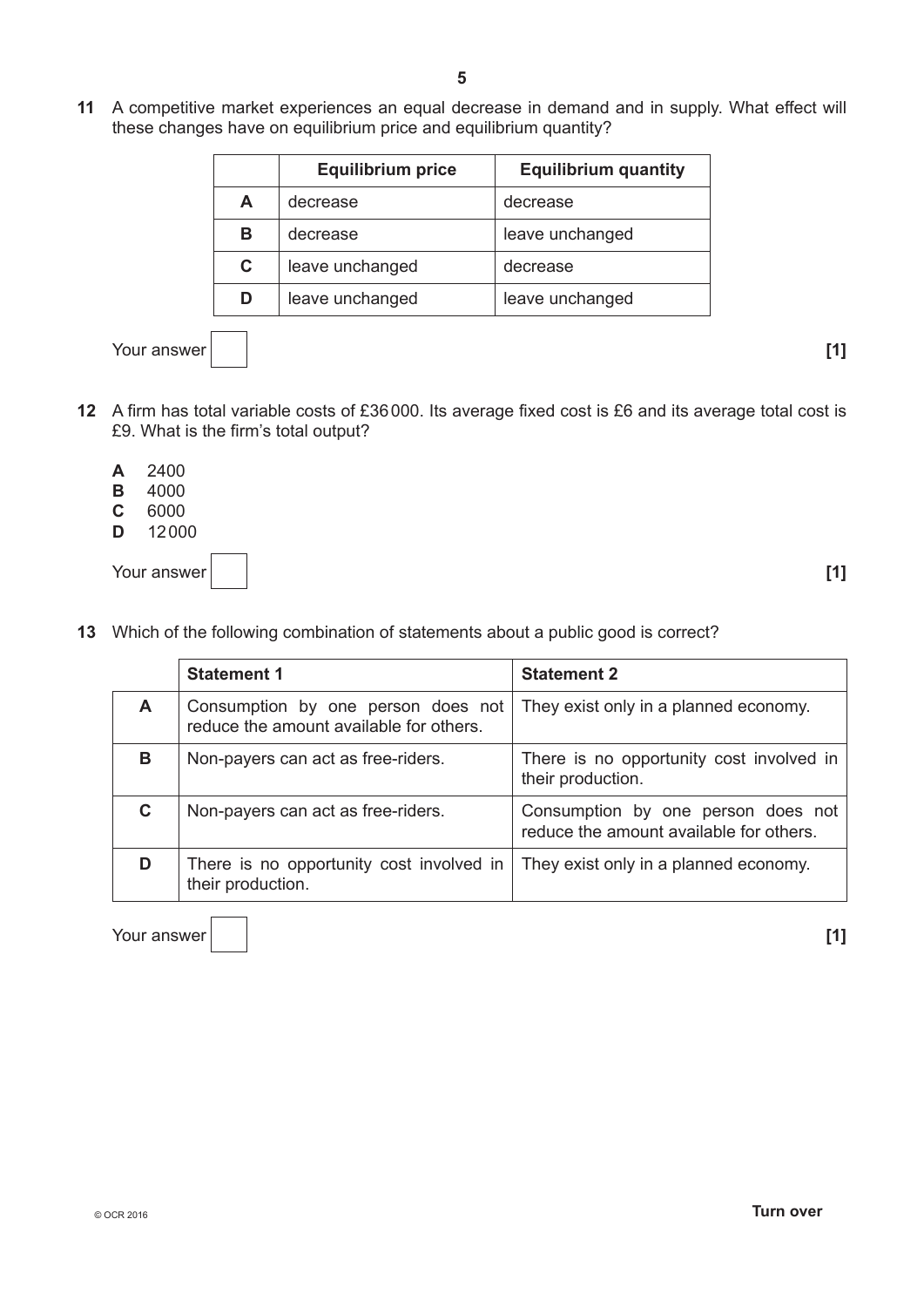| Price $(E)$ | <b>Quantity demanded per week</b> | <b>Quantity supplied per week</b> |
|-------------|-----------------------------------|-----------------------------------|
| 20          | 60                                | 3700                              |
| 19          | 180                               | 3000                              |
| 18          | 450                               | 2500                              |
| 17          | 780                               | 1850                              |
| 16          | 1200                              | 1200                              |
| 15          | 1800                              | 990                               |
| 14          | 2700                              | 850                               |
| 13          | 4000                              | 780                               |
| 12          | 6000                              | 450                               |

**14** The table below shows the market for a product before the imposition of an indirect tax.

What would be the change in the equilibrium price if a tax of £4 was imposed?

**A** £1

- **B** £2<br>**C** £3
- **c** £3
- **D** £4

Your answer **[1]**

- **15** A firm employs 60 workers, paying each worker £520 a week. To attract an extra worker, the firm raises the wage of each worker to £540 a week. What is the marginal cost of employing the 61st worker?
	- **A** £20
	- **B** £540<br>**C** £1740
	- **c** £1740
	- **D** £32940

Your answer **[1] [1]**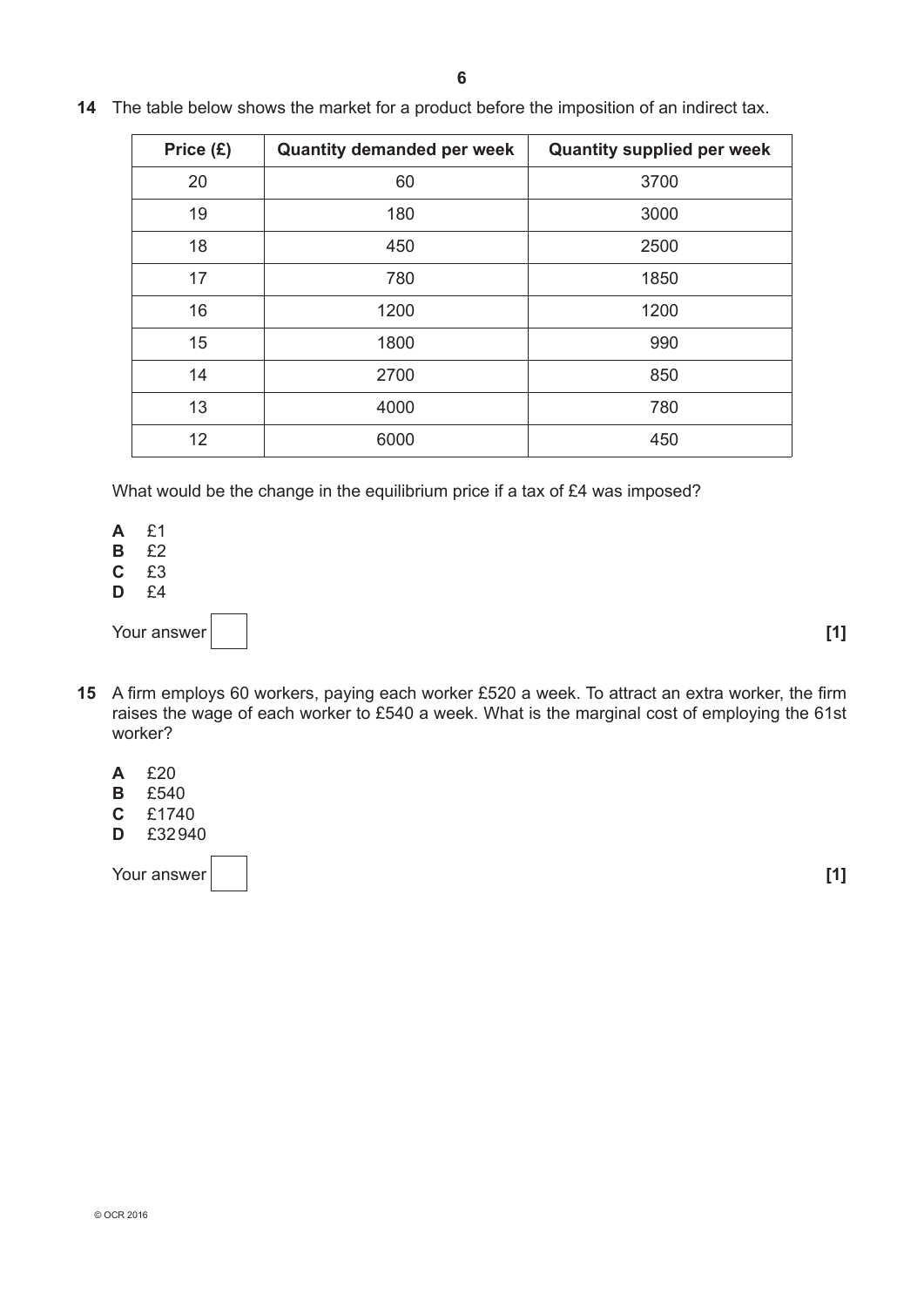#### **Section B**

Answer **all** the questions in this section.

#### **it costs a lot to drink in Scotland**

Alcohol consumption in the UK has more than doubled since 1950, with the rate of increase particularly noticeable since the early 1990s (see Fig. 1). To some extent, this may reflect higher levels of disposable income.



**Fig. 1 total volume of pure alcohol (litres) sold per adult per year, 1994–2011** Source: NHS Health Scotland, based on data obtained from Nielsen/CGA

In Scotland, it is estimated that up to 50% of men and 30% of women are drinking more than suggested by recommended guidelines. Over the last 50 years alcohol consumption has increased significantly, and so has alcohol-related harm. As a result, people are now more likely to be involved in an accident or to become a victim of crime. In the longer term, they are more likely to develop cancer, liver disease or other health or social problems, with knock-on consequences for families and communities. Over time the price of alcohol, as a proportion of real income, has fallen. One estimate suggests alcoholic drinks were over 50% more affordable per person in 2007 than in 1980.

Fig. 2 illustrates how excessive consumption of alcohol can cause harm, not only to the individual, but also to others. Lost productivity affects employers and additional criminal activity imposes a heavy burden on policing and the courts.

| <b>Sector</b>                           | <b>Cost (£million)</b> |
|-----------------------------------------|------------------------|
| productivity / economic                 | 820                    |
| <b>NHS Scotland</b>                     | 405                    |
| social work                             | 170                    |
| criminal justice and emergency services | 385                    |
| other costs                             | 470                    |
| <b>Total cost</b>                       | 2250                   |

**Fig. 2 external costs resulting from excessive alcohol consumption, Scotland, 2007**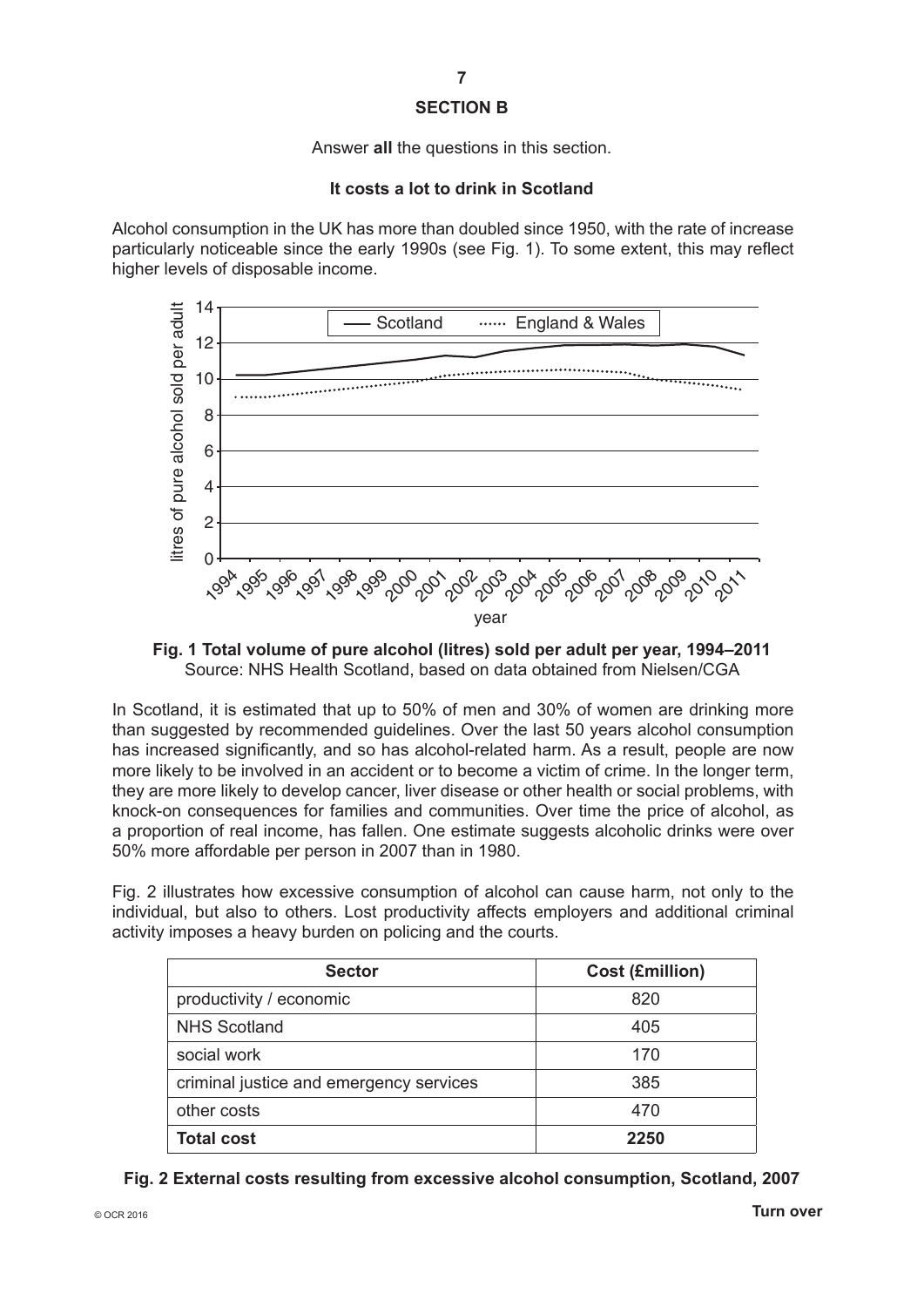One policy to reduce the problems caused by the excessive consumption of alcohol is to introduce a minimum price for alcohol. This may bring benefits such as a reduction in alcohol-related deaths, hospital admissions, criminal offences and sick days. The Scottish government wants to set a minimum rate of 50 pence per unit of alcohol. This would mean the lowest price a shop or supermarket would be allowed to charge for four large cans of beer would be £4.40, for a bottle of wine it would be £5 and for a standard bottle of vodka, £13.

In 2012, evidence from Canada suggested that consumers may be responsive to increased alcohol prices, and that the implementation of a 10% increase in minimum price results in a 16% decrease in consumption of alcohol.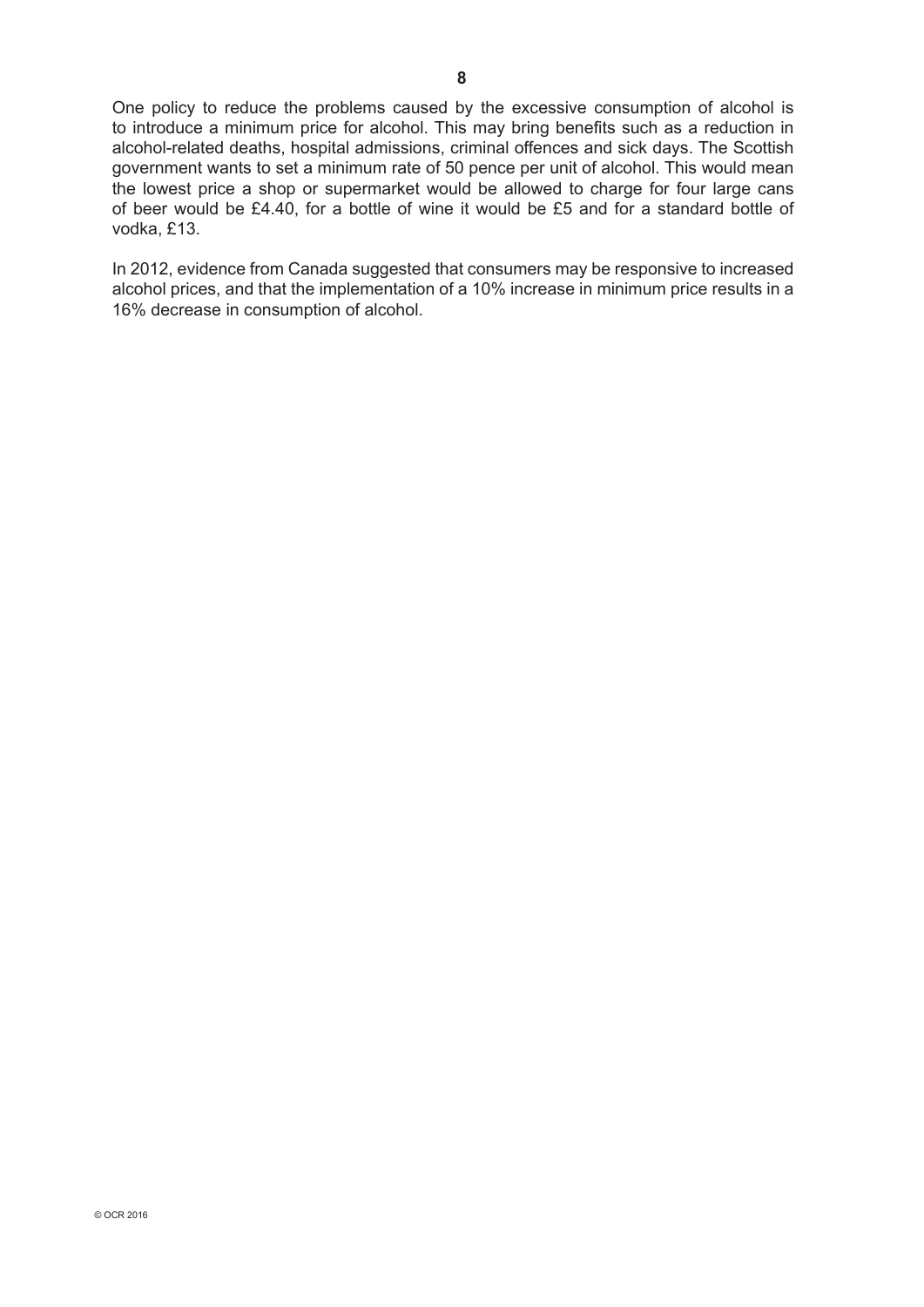| 16 |            |           | (a) State what is meant by the term 'opportunity cost'.                                                                 |
|----|------------|-----------|-------------------------------------------------------------------------------------------------------------------------|
|    |            | $(b)$ (i) | Explain what is meant by the term 'price elasticity of demand'.                                                         |
|    |            |           |                                                                                                                         |
|    |            | (ii)      | Using information from the case study, calculate the price elasticity of demand for alcohol<br>in Canada.               |
|    |            |           |                                                                                                                         |
|    |            | $(c)$ (i) | Explain what is meant by the term 'negative externality'.                                                               |
|    |            |           | [2]                                                                                                                     |
|    |            | (ii)      | Using information from the case study, explain how excessive consumption of alcohol<br>leads to negative externalities. |
|    |            |           |                                                                                                                         |
|    |            |           |                                                                                                                         |
|    | © OCR 2016 |           | [4]<br><b>Turn over</b>                                                                                                 |

 $\mathbf{9}$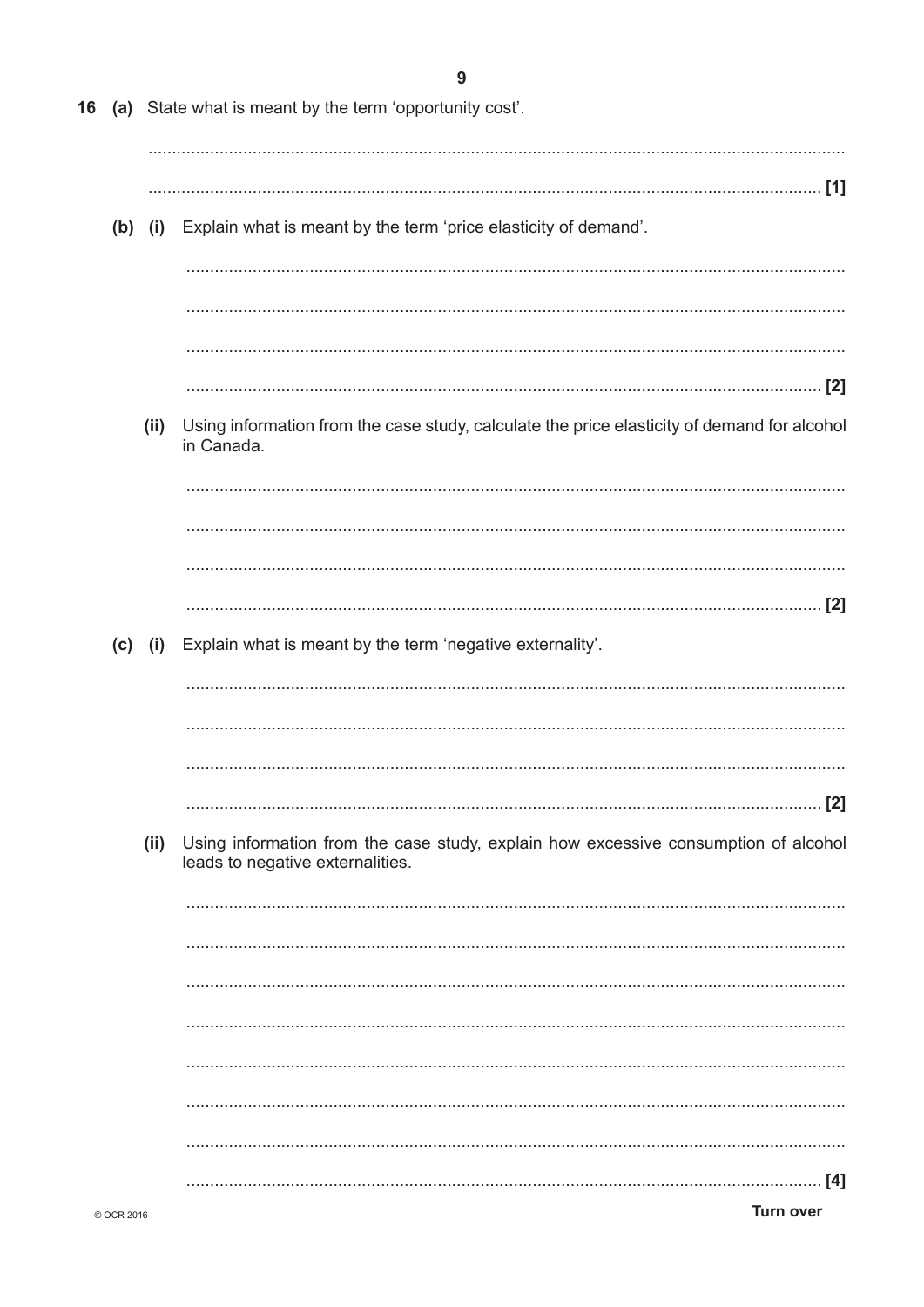(d) Using information from the case study, explain one reason which could account for the trend in alcohol consumption in Scotland from 1995 to 2007.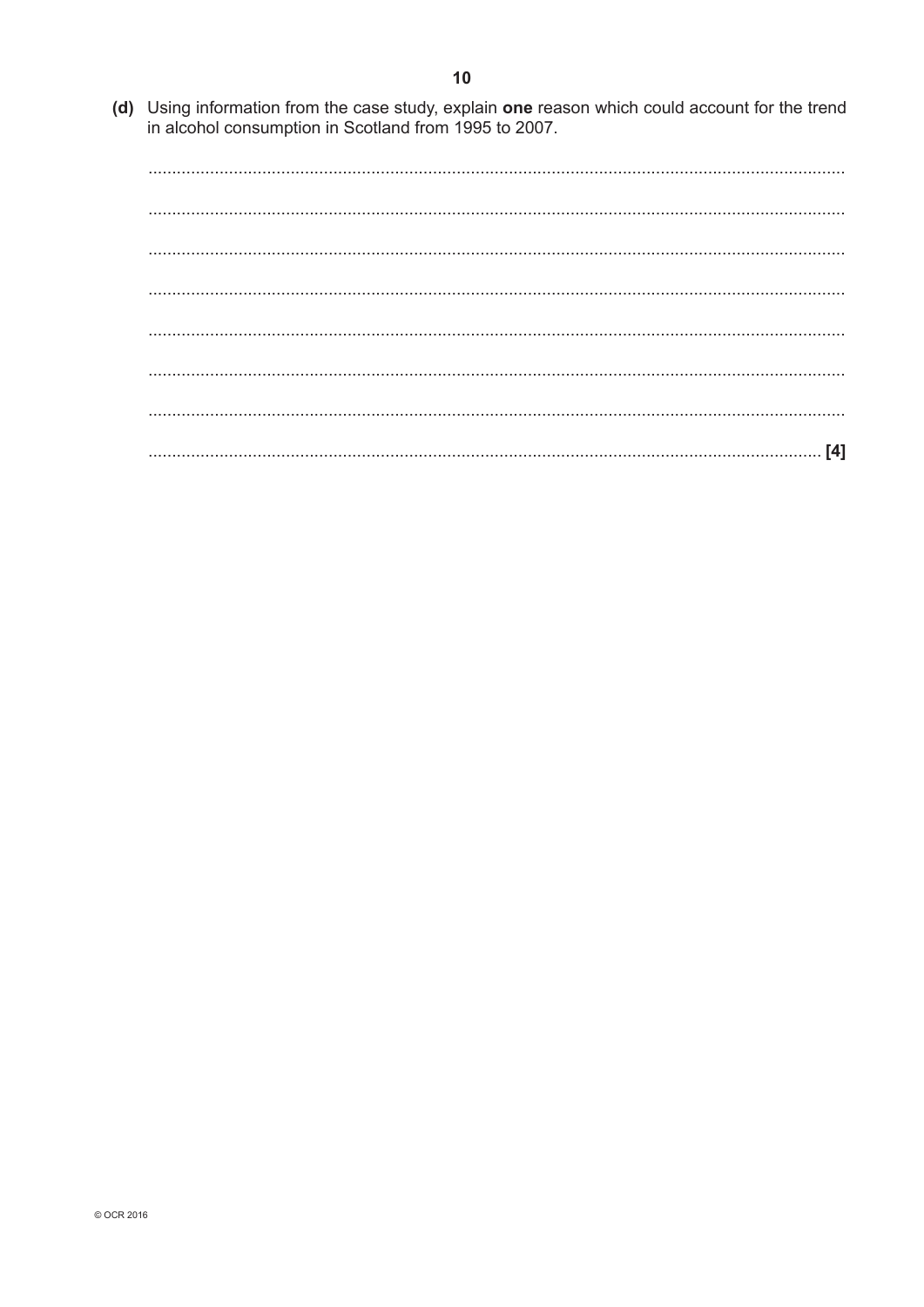(e)\* Comment, using an appropriate diagram(s), on the effects of imposing a minimum price for  $[10]$ alcohol.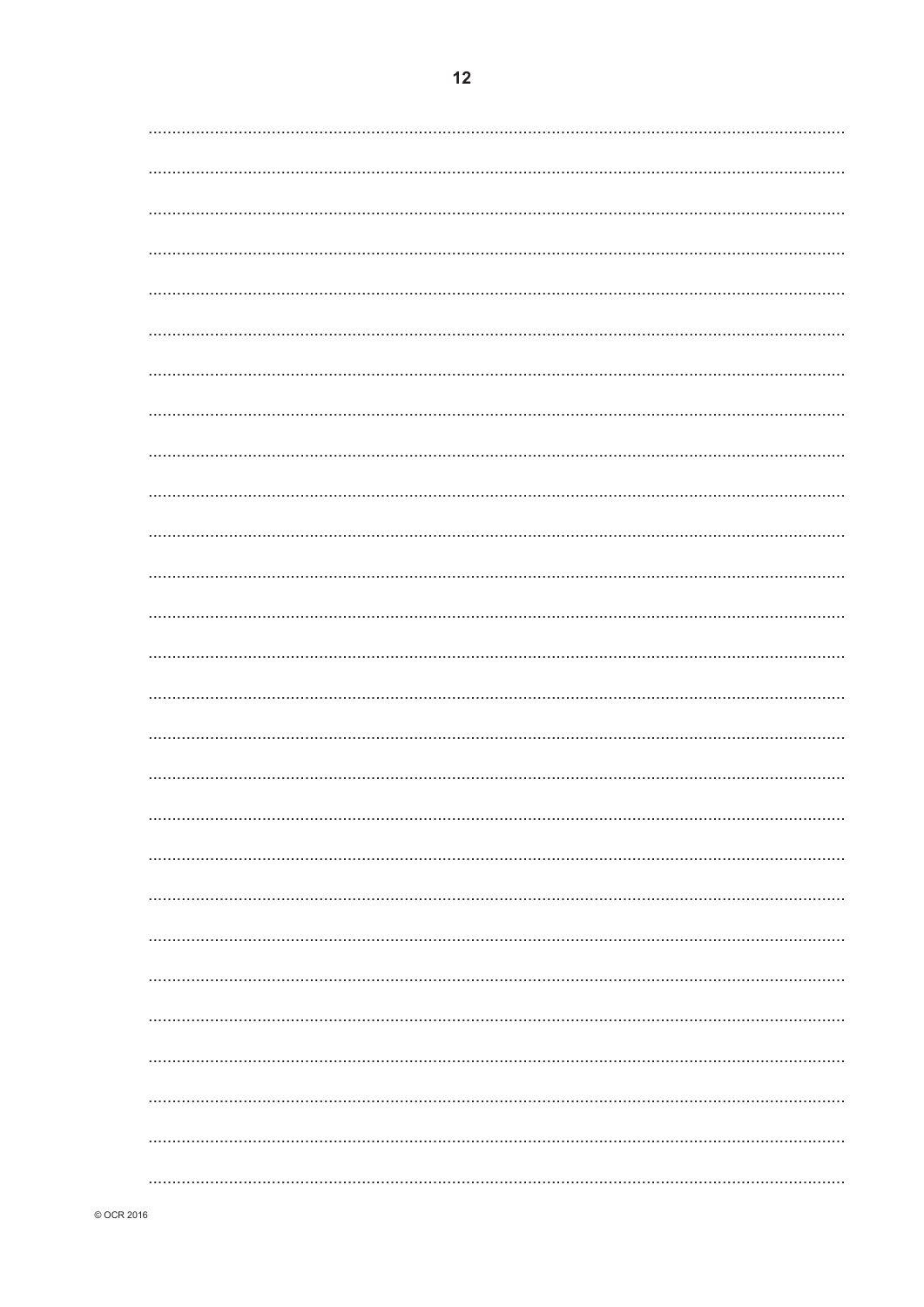#### **SECTION C**

#### Answer Question 17 or Question 18.

17\* Wind farms generate renewable energy in the form of electricity. In 2015, government subsidies to wind farms were estimated to cost  $£1.1$  billion.

Evaluate, using an appropriate diagram(s), the effectiveness of subsidies for wind farms as a method of correcting the market failure that results from the production of electricity. [20]

#### **OR**

18\* JJ Ltd, a small engineering company, is considering increasing its scale of production by expanding its current factory in Hereford. The alternative is to relocate the business to Coventry, which has better transport links and a pool of skilled labour. However, JJ Ltd would not be able to increase the scale of production in Coventry.

Evaluate, using an appropriate diagram(s), the relative costs and benefits of the two options facing JJ Ltd.  $[20]$ 

| Question no. |
|--------------|
|              |
|              |
|              |
|              |
|              |
|              |
|              |
|              |
|              |
|              |
|              |
|              |
|              |
|              |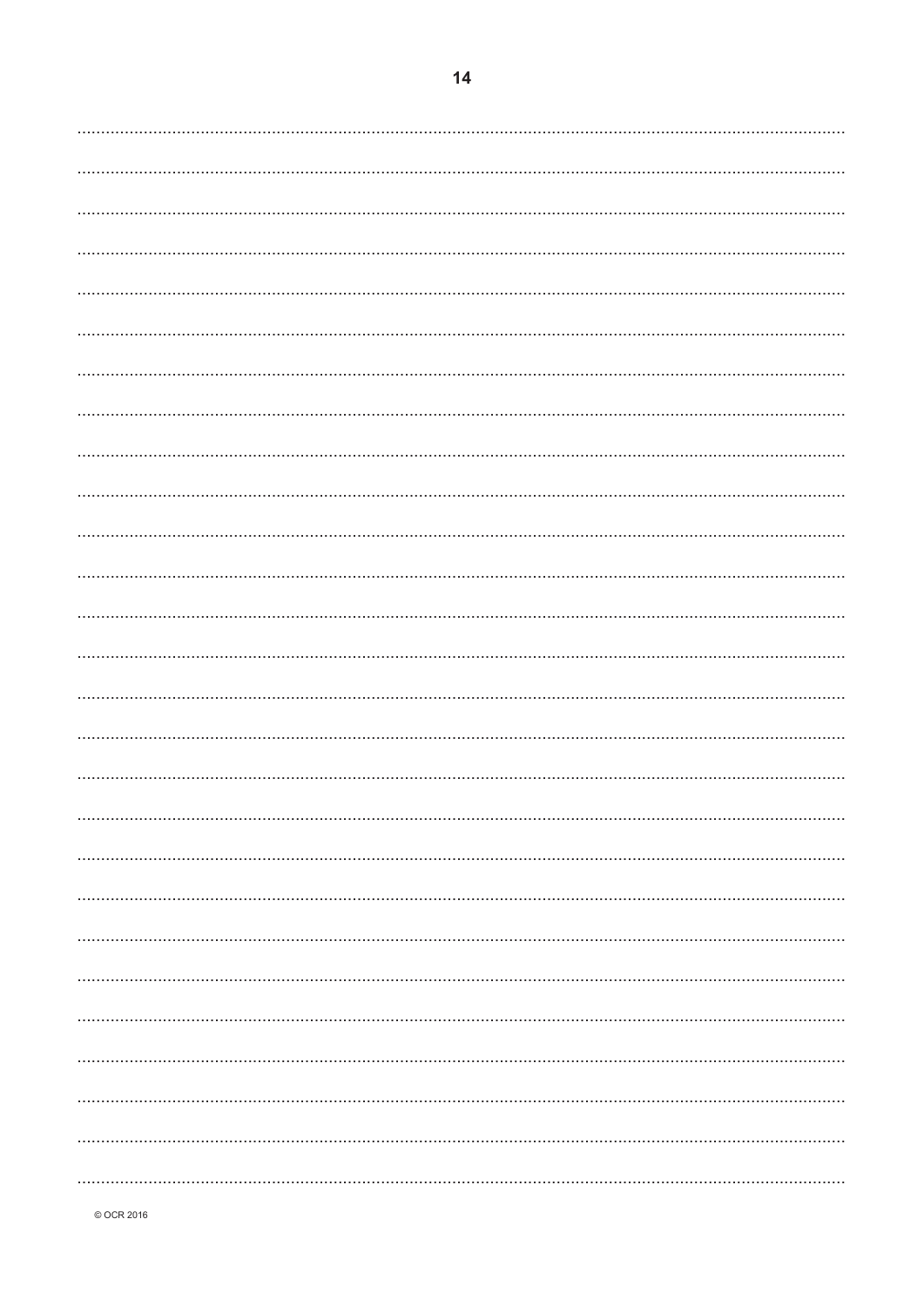### **END OF QUESTION PAPER**